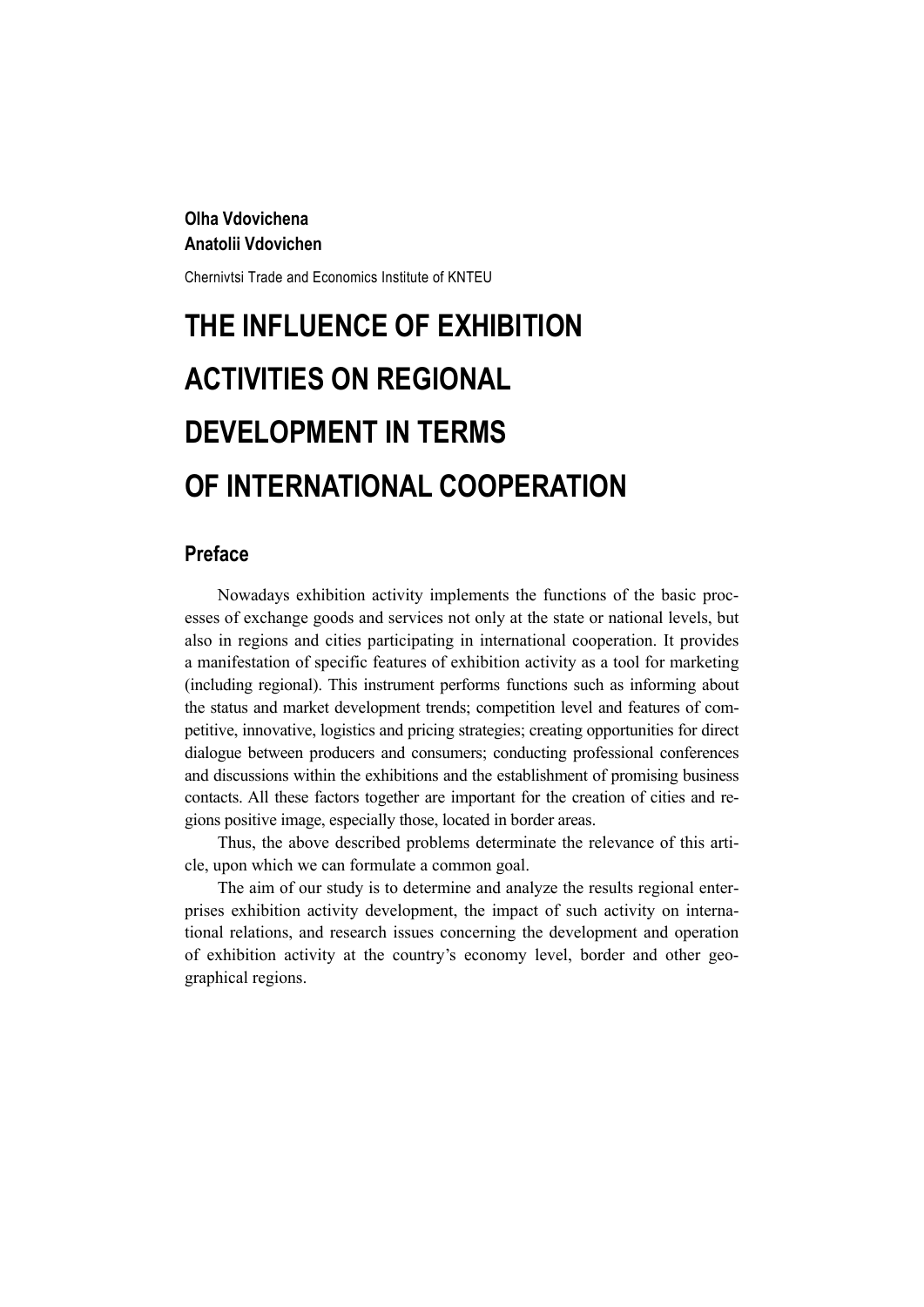To achieve this goal we single out the following tasks:

- − to investigate the value of exhibition activities for the socio-economic regions development;
- − to determine functioning peculiarities of such type of activity at the macroand micro levels;
- − to offer practical and promising ways of international cooperation development in the sphere of exhibition activities.

Based on these provisions we underline the value of exhibition activities for international cooperation as an object of the study. Factors that determine the efficiency of interaction at various subregional levels, first of all special programs of economic and social regions development, programs which include terms and concepts concerning the support, funding and development of exhibition activities at local and regional levels is the subject of our study.

Among the prominent scholars in the field of modern exhibition business functioning we single out several domestic and foreign scholars: J. Kristotakis, N. Noritsyna, Jh. Bernet, S. Moriarty, K. Magnisalisa, S. Garkavenko, O. Tolmachova, A. Starostina, A. Zozulov, F. Kyrychuk, M. Arshevska, V. Farberov, Y. Bystrova, E. Molchanovsky, V. Severin, V. Pekar, etc.

In the current conditions of the economic processes development in the country special attention should be paid to structural changes at the regional levels to ensure the effective interaction mechanism for the development of international cooperation and expansion of integrating processes at the national and local levels.

#### **1. Cause disproportionate regional development**

In Ukraine under the conditions of acute shortage of investment resources in all regions there is a blurring of the boundaries between regional policy issues and issues of national economic development, including taking into account regional interests in general.

There is an increased imbalance in development levels in different regions of Ukraine (center-periphery, east-west, city-village) the presence of areas which have been located in a deep depression, the need for solution of several regional problems – restructuring of enterprises in the old-industrial areas, improvement of production efficiency in rural areas, assistance to close border areas, etc. require a balanced regional policy. Evidence of EU countries shows the need for focused (selective) regional policy. Most of the creation of business environment and economic infrastructure are solved by regional or local authorities (or, eventually, along with them). The government's efforts are concentrated on assisting the most trouble areas.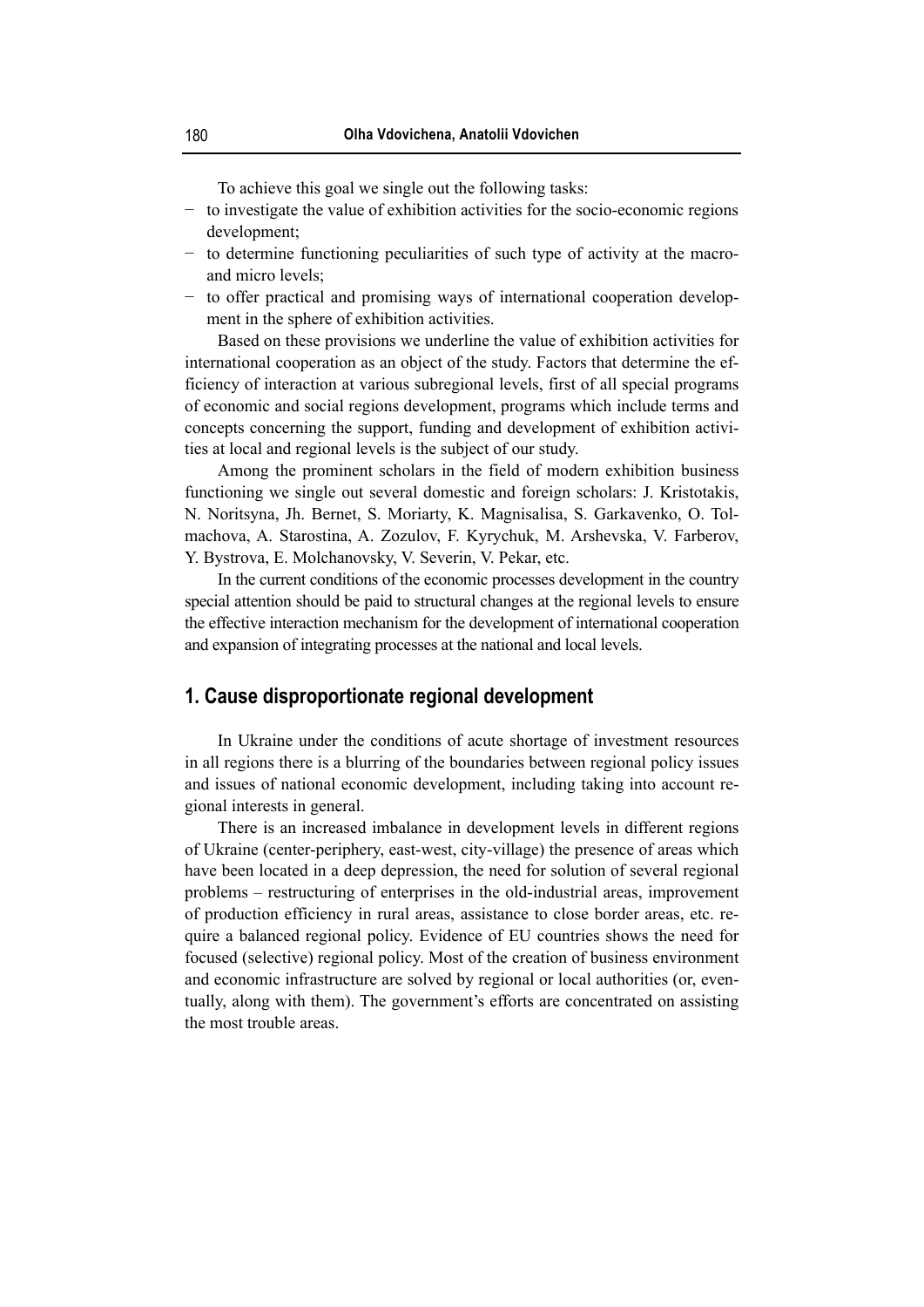It causes the necessity of formation in Ukraine the strategy self-provisions for regions, increasing of their competitiveness by strengthening those territory functions, structure and specialization of the structure and specialization of the economy for which are the most favorable conditions. In this context the widespread practice in West is very attractive. It is the practice of developing and implementing comprehensive development programs of target areas that are practical implementation of theoretical and methodological ideas of economic and social geography (just as the science of spatial patterns of social development) on the complex territory development, taking into account social, economic and environmental conditions.

Therefore, the key problem is the increasing disparities of regions socioeconomic development, which was caused by their uneven development and strengthened by crisis manifestations in the economy had led to the division of regions for competitive advantages, different levels of adaptation to market conditions, low investment and innovative activity. The deepening imbalance in economic and social development at regional and local levels significantly complicates the implementation of unified state policy in the sphere of social and economic transformation; increases the danger of regional crises, disintegration of national economy; hinders the development of the national market of goods and services; does not allow to use the potential of interregional and border potential; inhibits activation of foreign trade and cross-border regional cooperation with neighboring countries at national, regional and local levels.

Such external factors as dependence on conditions of the international market relevant sector, unstable supply, no price changes for energy and so on have noticeable impact on the socio-economic situation in regions under low paying capacity of the domestic market. Sustainable development of regions depends on the level of diversification of economic potential. However, the weak spot in the national economy is industrial complex structural imbalance, its reformation, high level of energy and funds production. Outdated economic base of most regions doesn't meet modern requirements of market economy, respectively, doesn't use all available capacity. Economic activity of these regions is represented by several companies of one or two sectors that produce intermediate and low-technology products. Accordingly, such enterprises do not have the financial opportunity to modernize the production process in accordance with international requirements, making the process of their effective development and the attraction of additional invested capital impossible.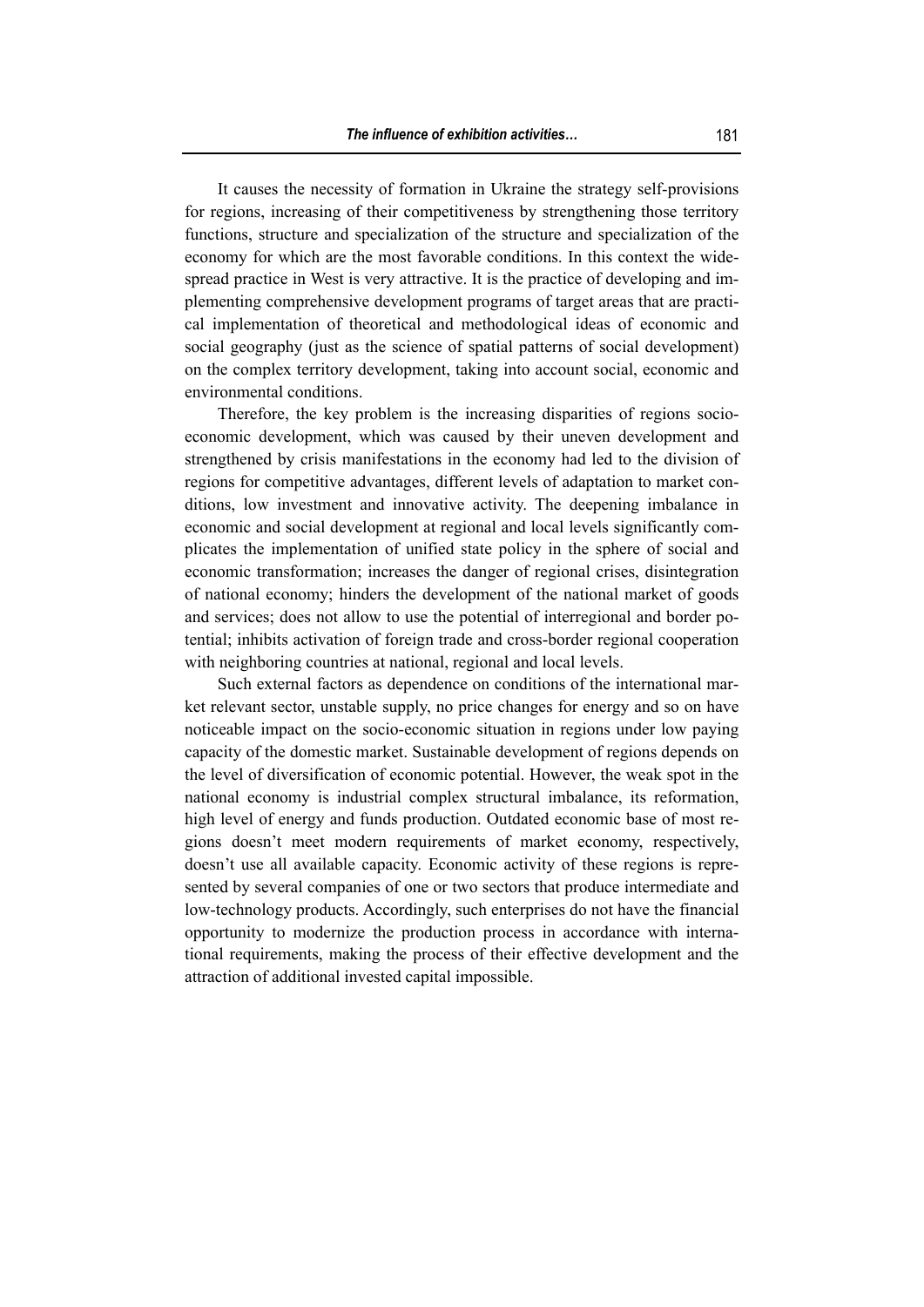# **2. Place of exhibition activity in the socio-economic development of regions**

The transformation of market relations in Ukraine includes creation of optimal conditions for efficient enterprises functioning. Market infrastructure should be highly developed. It has to facilitate implementation of the economic potential of businesses in both domestic and foreign markets. One way to achieve this goal is the restoration and development of fair and exhibition infrastructure. Everybody from the producers, sellers, intermediaries to consumers of goods and services are interested in this activity.

The definition of exhibition activity can be represented as business activities aimed at organizing events and providing and receiving services of exhibition nature. The exhibition activity referred to in the case when a company is a visitor or participant of the exhibition, including international.

Exhibition activity is a comprehensive tool that allows simultaneously advertising the product, to meet partners and competitors, to evaluate the current state of the market simultaneously defining its own place in it establishing new contacts.

At the present stage of exhibition activity should be mentioned that the concept of the exhibition in its development have long been moved beyond its old definition, which sounded like a demonstration of a certain category of products for professionals and wide range of visitors. The process of exhibition business evolution resulted in the development and improvement of terminology, as a result a number of new concepts, definitions and interpretations related to the organization, conduction and participation in exhibitions and business organizations have been appeared. In the exhibition terminology two terms are underlined: exhibition and fair. Under the exhibition event we should understood measures that bear market and commercial nature, which allows using all marketing tools in the process of results presentation. Exhibition is not only an active channel of goods and services to the market and one of the main type of new technologies, technical achievements and production experience promotion but also a modern "survey" platform.

The above mentioned definitions give us the opportunity to point out an object of exhibition activity. An object of exhibition activity is a potential base of prospective customers who are consumers of goods and services through cooperation within exhibition environment.

The international standard ISO 25639-1 defines the exhibition as follows: "Exhibition is an activity where goods, services or information is shown or dis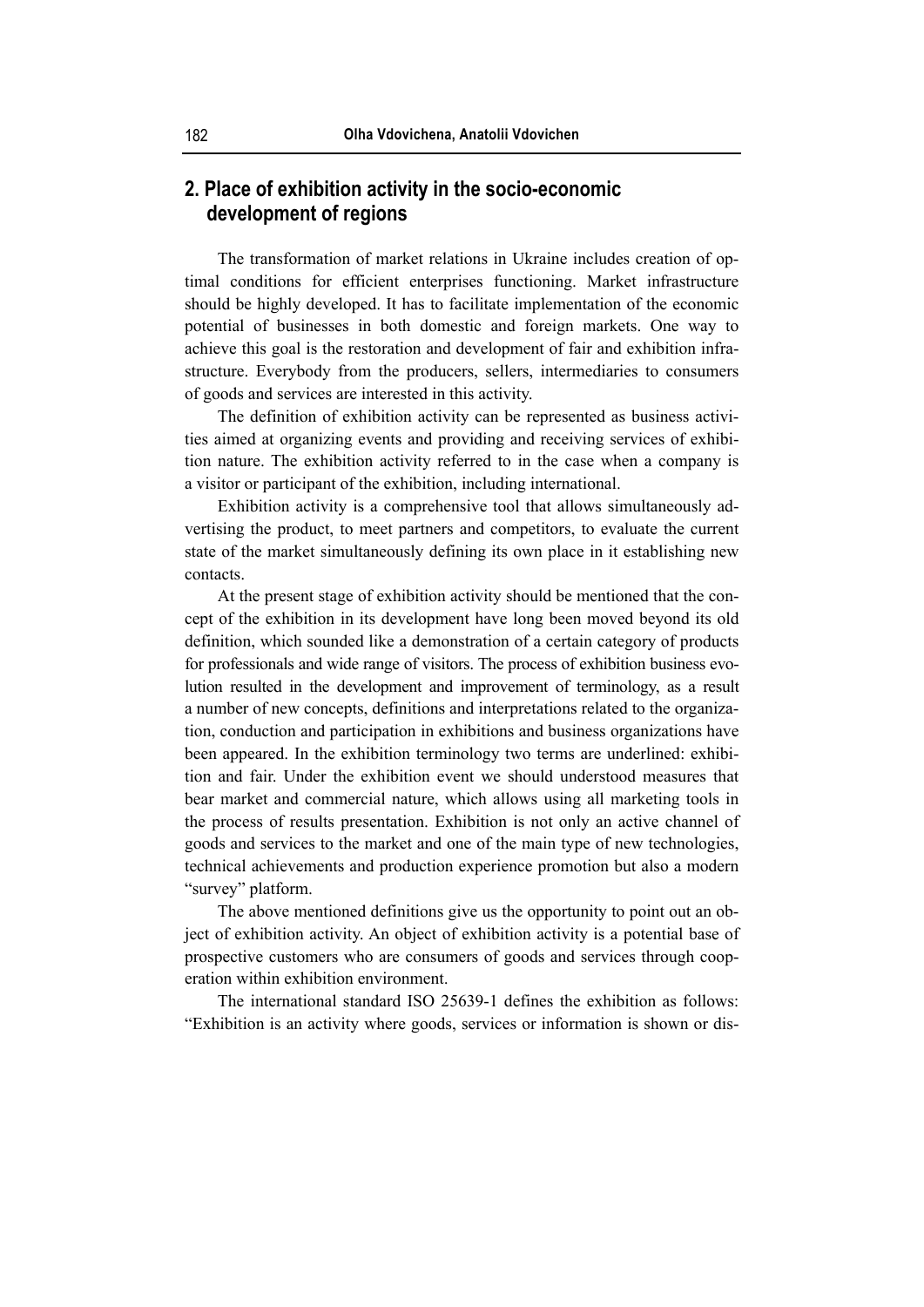tributed. The exhibition doesn't include the market". This definition is quite brief and can not sufficiently reveal the differences between exhibitions and other forms of exhibition activities.

Today the development of trade fairs and increasing their international importance is observed all over the world. An exhibition has been one of the most effective forms of advertising, although it is more expensive and less operational than other forms of advertising are. Exhibitions facilitate timely adaptation to market conditions; lead to desired business cooperation on all levels. It causes the growth of costs share of enterprise on participating in exhibitions in the overall fate of advertising costs. Thus, according to expatriate costs of US companies to participate in exhibitions constitute 18% of the total planned spending on advertising, and companies in German spend near 25% of the total advertising budget.

Exhibition industry in Ukraine develops very dynamically. Exhibitions and fairs are held in 35 cities; there are more than 120 exhibition companies in the country; the total exhibition area is close to 300 thousand square meters. 500 – 600 exhibitions are annually held in this area, 20% of them are universal, 80% are specialized. Approximately 25 thousand exhibitors demonstrate their products and services every year. Such exhibitions attract 6.5 million of visitors, and exhibition turnover reaches \$55-60 million per year<sup>1</sup>.

An exhibition is a special place to share information about the latest scientific and technological developments and innovations almost in all sectors of the economy. International exhibitions, in turn, often have large amounts of cultural information (depending on the cultural characteristics of the country where exhibition event is organized and conducted) and exhibitions are actively used as a foreign policy tool – to promote a particular country or region that makes them special tool in international cooperation and integration.

Particular attention should be paid to the fact that the exhibitions are organized for the purpose of forming, maintaining and promoting the image not only particular business by holding special shows, but also regions (if we are talking about the exhibition at regional level) and the state as a whole (national, international, worldwide exhibitions). State participation in international exhibitions can reinforce the image of a reliable trading partner, deep cooperation with foreign investors in various sectors; intensify foreign economic activity and cross-border cooperation. That is why the fact of participation in the exhibition is very impor-

 $\overline{a}$ 

<sup>1</sup> І.М. Грищенко, Н.А. Крахмальова: Ринкові аспекти виставкової діяльності в Україні на сучасному етапі. «Актуальні проблеми економіки» № 9. 2006. s. 113-119.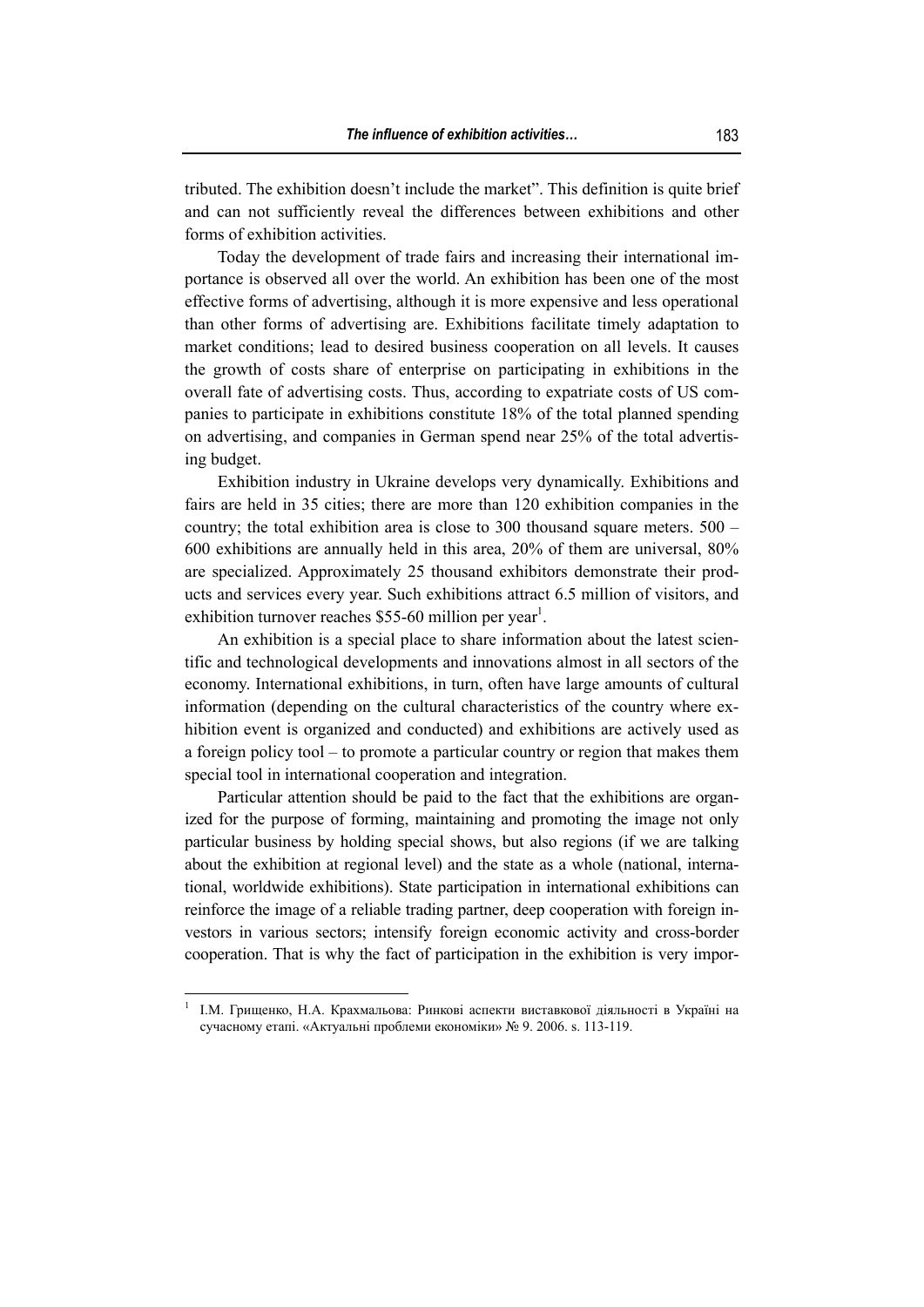tant for many companies because the exhibition is a mean of maintaining the image and contacts with target audience. The exhibition helps to maintain positive relationships with existing customers and attract new ones. The exhibition is not only an effective way of promotion of goods; it also provides broad marketing communication with actual and potential customers, including foreigners.

Exhibition activity is essential for development of small and medium businesses (it has strategic importance for the development of some regions) which is lack in funds for advertising activities to promote their products and services to the market. It is an effective tool of partnership interaction between target markets, suppliers and potential investors<sup>2</sup>.

# **3. Exhibition activity − a form of international cooperation**

Exhibition is a traditional form of international economic cooperation, an important factor that contributes to the progress of science and technology. It is a convenient meeting place for business people around the world, where large commercial agreements are concluded, and where there is an exchange of experience and knowledge. Exhibitions allow a wide range of business people, specialists, and representatives of scientific organizations and industrial enterprises to look through the best examples of leading firms technologies.

For support and development of exhibition activity administrative bodies created, annually developed and approved special economics and social programs for regions development. These are programs which include terms and concepts of support, funding and development of exhibition activity at local and regional levels.

Basic problems for cities and regions administrative bodies for implementation of progressive regional cross-border policy on the development of exhibition and fair activity in the region are underlined. We pointed our several ways of increasing such effectiveness:

- − activation and participation of the region in resonance exhibitions with the purpose of acquiring relevant professional experience in organizing similar events in the region;
- − achievements promotion of the region and its image between others crossborder regions of Ukraine, participants of the presentation, exhibition, fairs at national and international levels that may be potential investors of promising business projects of the region;

 $\overline{a}$ 

<sup>2</sup> В. Пекарь: Выставки – зеркало рынка. "М.А.D.E."-2003. № 4. s. 40-41.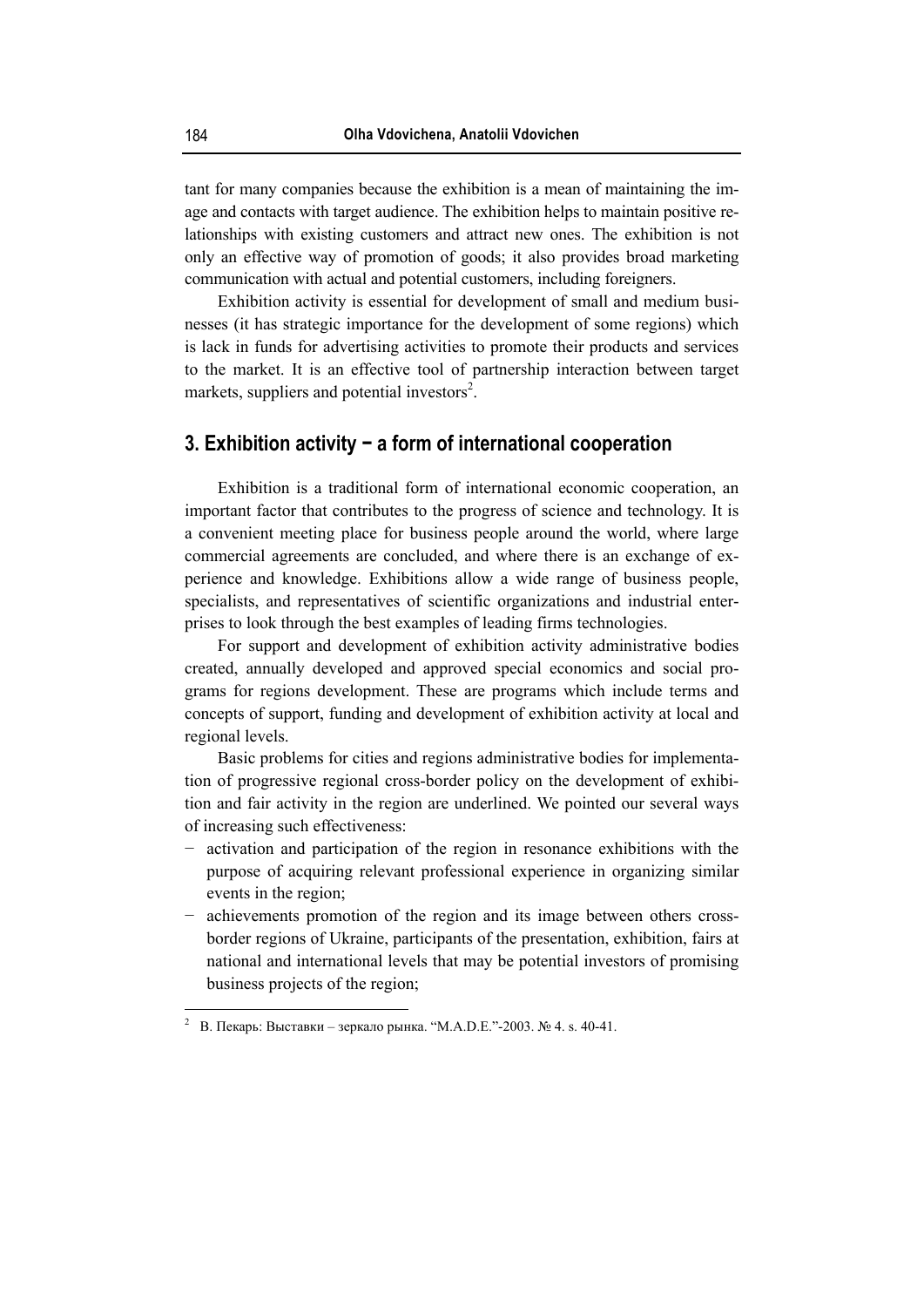- − increase participation of enterprises and organizations in regional, interregional, national and international presentations and exhibitions;
- − carrying out qualitative and quantitative selection of regional companies and organizations for their involvement in the consolidated participation within an integrated display of the region at exhibitions and fairs at national and international levels;
- − establishing effective partnerships with businesses in the region and regions in neighboring countries;
- − presentations of investment and innovative proposals and projects at exhibitions of regional, national and international importance;
- − strengthen of the impact of exhibition activity on scientific, technical and technological updating of the regional production;
- − strengthening of development material and technical basis of exhibition-fair activity;
- − facilitating the creation of regional exhibition center that would meet modern requirements by studying the experience of modern exhibition centers in other regions of Ukraine and the border areas of neighboring countries namely Romania, Moldova, and Poland;
- − preparation of conceptual foundations for the justification of this center in the region and prospects of its functioning;
- − initiating of the competitive selection of the best design projects, construction of exhibition center;
- − involvement of local governments to cooperation for common solving of issues concerned with the creation and operation of this center in the region;
- − study of leading regional companies intensions and circumstances on the possibility of investing financial resources into the creation and operation of the exhibition center.

Developing and implementing long-term plans first of all we must focus on expected result that can be achieved by:

- − increase participation of region's business entities in resonance presentations and exhibitions;
- − acquisition of relevant professional experience in organizing and conducting at high level of similar events in the region;
- − promotion of region achievements and its image among other regions of Ukraine, participants of presentation, exhibition events at national and international levels;
- − the output of local producers at regional and international markets in terms of international cooperation;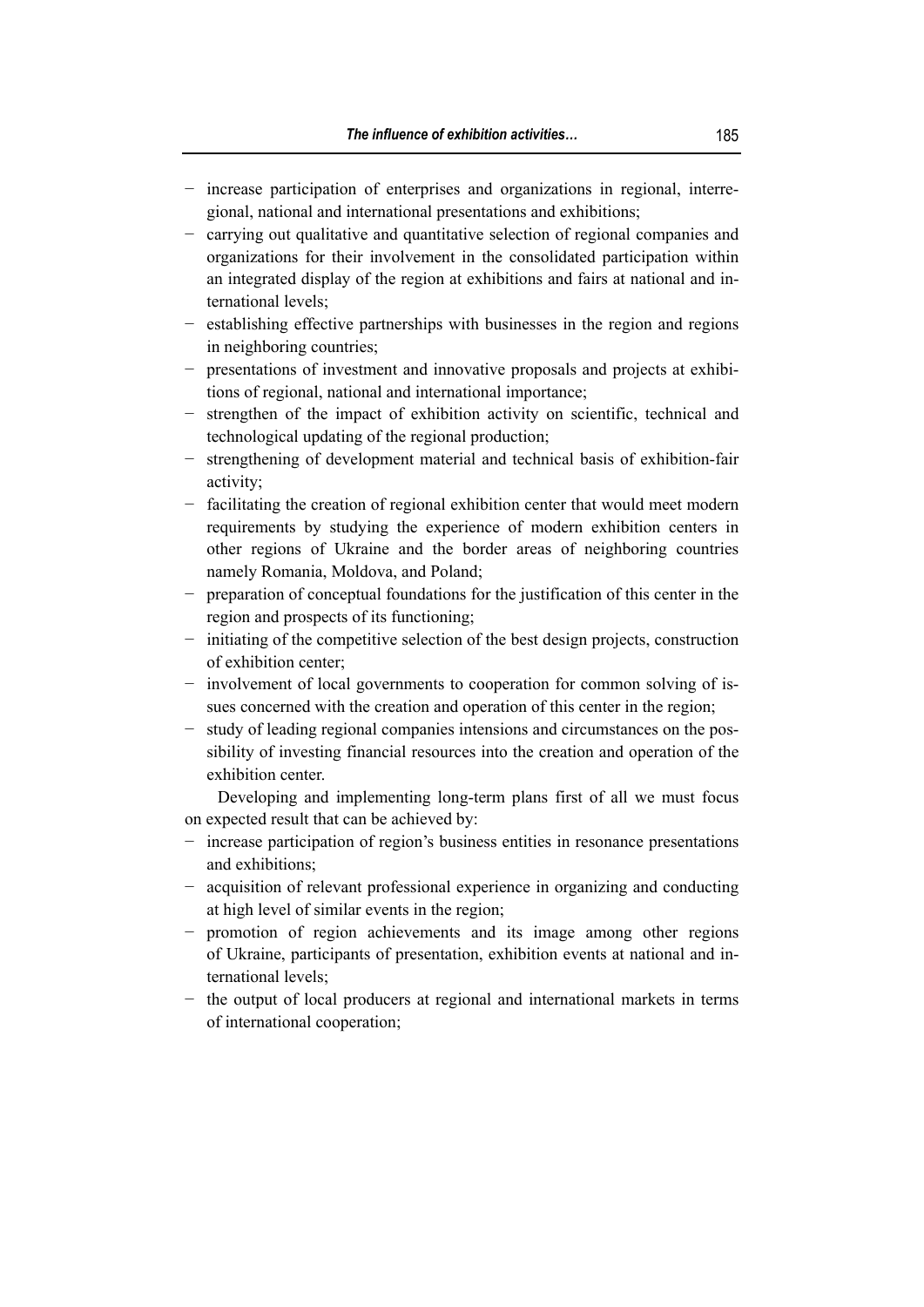- − strengthening of material and technical base for the exhibition;
- − accumulation of interregional resources of exhibition equipment for collective use;
- − ahead planning and participating in the construction of regional exhibition complexes.

Measures on the exhibition activity development are systematized according to the main areas of support and development of such kind of activity. State support of an exhibition activity can be realized in the organizational, informational and financial forms.

Organizational support from the administration of the region is in:

- − ensuring the participation of local producers in exhibition events which are important to the economy of certain industries and regions in terms of regional enterprises product promotion to domestic and foreign markets;
- preparation and holding of exhibitions and presentations demonstrating achievements in the fields of economy, science and culture that are very important in terms of trade, political and economic interests for the region.

Exhibitions organizational support performs as follows: support from regional administration to attract local producers to participate in exhibitions; providing methodological assistance by the region Commission (Coordinating Council) on exhibition and fair activity in order to coordinate the activity of all its members, giving it the status of state support.

Informational support includes:

- − promotion of regional producers potential participants of exhibitions with a wide range of information, including posting of the information on the official site of the region administration and use of Internet and mass media;
- development of information campaign in mass media about the upcoming participation in exhibitions and presentations, bringing the attention of potential Ukrainian and foreign partners to the event.

Financial support can be found in the form of partial funding of regional firms participation and financial assistance and reconstruction of technical base of the exhibition activity. The above mentioned support is carried out within the funds provided in regional budget for the program, and also by borrowing funds in investors of this kind of activity.

State financial support is focused primarily on international and interregional exhibitions which are important for the economy of the region, as well as those that form a positive image of the region. The implementation of such program is provided by means of the regional budget, own funds of enterprisesparticipants, and sponsorship. The result of such program should be a steady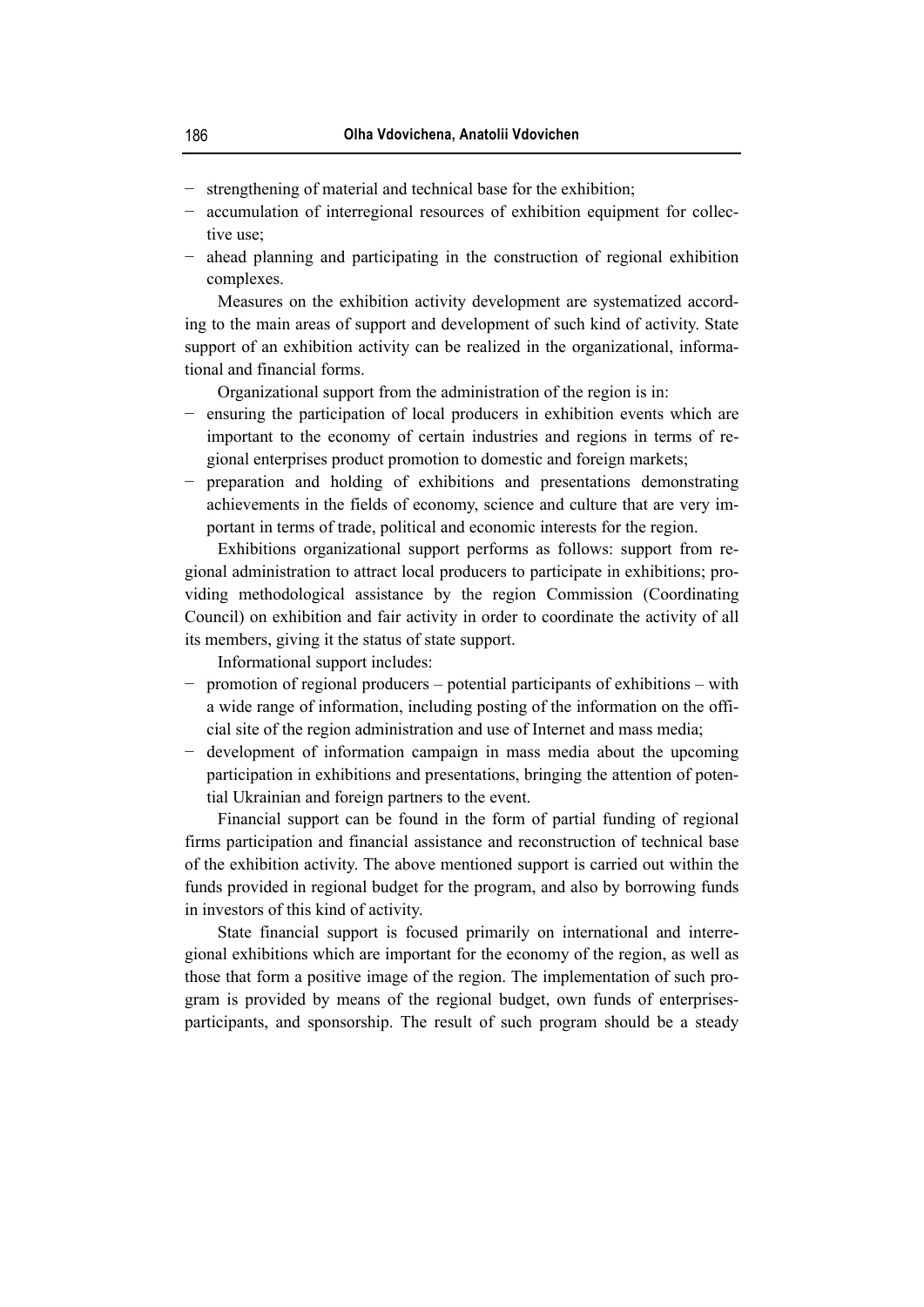growth in demand for products and services of the regional enterprises, increase sales, increase the real income of enterprises and financial revenues into the budget at different levels.

## **Conclusions**

This study allows to form the following conclusions:

1. Participation in international and interregional forums, congresses, exhibitions, conferences and other events will contribute to the strengthening and development of interregional and international business relations, and that is the development of international cooperation.

2. Full list of factors necessary for successful development of the international exhibition activity within a region includes: geographical position of the region; availability of exhibition areas that meet international standards; developed warehousing and modern transport infrastructure; support of exhibition activity by state and regional authorities; coordination and self-regulation of exhibition activity by professional associations; existence of skilled personnel, available access to educational resources; understanding of the significance of the exhibition industry as an effective marketing tool; possibility of a comfortable business travel in the region, namely the availability of the hotels, welldeveloped transport network, entertainment and others.

3. Holding the whole complex of measures for image formation of the region at the international, interregional and regional cross-border levels along with the improvement of product competitiveness will strengthen the status of local producers as trade participants; expand positions at regional, national and world markets.

4. Implementation of those objectives will enable dynamic balanced development of the country as a whole, to bring living standards close to the European standards and to create conditions for increased economic activity in all regions of the country. This will facilitate a gradual softening of interregional disparities, reducing the risks of depressed areas, and to protect society from significant costs on restoring adequate conditions of life. Development of interregional economic relations and international cooperation will enhance the role of regions in foreign economic cooperation, their active participation in international organizations activity which will be the basis for economic, trade, technical, informational and cultural cooperation.